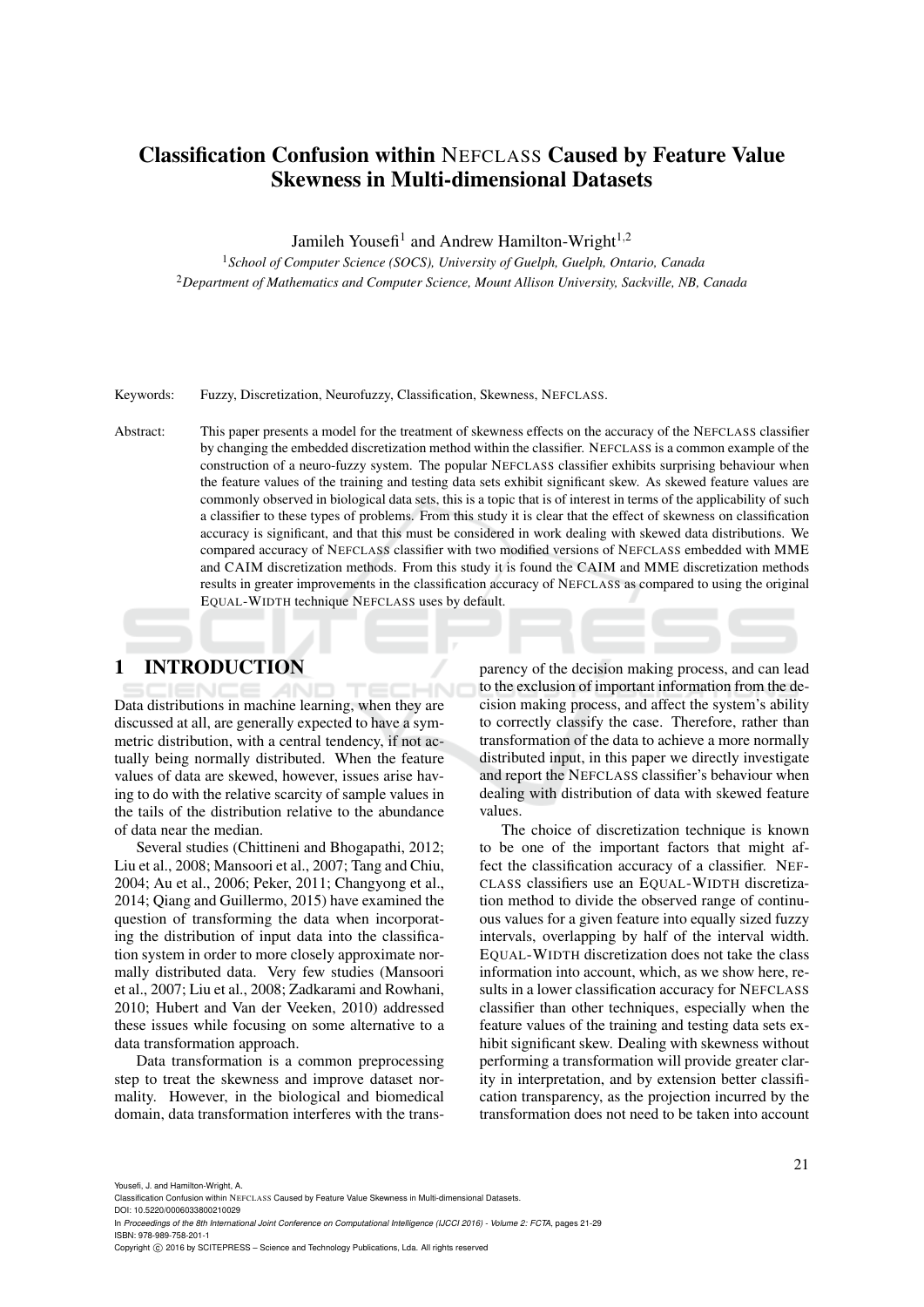in interpretation.

We provide a study based on an easily reproducible synthetic data distributions, in order to allow deeper insights into the data analysis. We argue that the skewed data, in terms of feature value distribution, cause a higher misclassification rate in classification learning algorithms. We further argue that distribution sensitive discretization methods such as CAIM and MME result in greater improvements in the classification accuracy of the NEFCLASS classifier as compared to using the original EQUAL-WIDTH technique.

The next section of this paper contains a short review of the NEFCLASS classifier and three discretization methods that will be used to perform the classification task is presented. Section 3 describes the methodology of our study, and in section 4 the experimental results and statistical analysis are given. Finally, conclusions are presented.

### 2 BACKGROUND

#### 2.1 Discretization

A discretization process divides a continuous numerical range into a number of covering intervals where data falling into each discretized interval is treated as being describable by the same nominal value in a reduced complexity discrete event space. In fuzzy work, such intervals are then typically associated with the support of fuzzy sets, and the precise placement in the interval is mapped to the degree of membership in such a set.

Discretization methods are categorized into supervised and unsupervised algorithms. EQUAL-WIDTH intervals (Chemielewski and Grzymala-Busse, 1996), EQUAL-FREQUENCY intervals, such as *k*-means clustering (Monti and Cooper, 1999), and Marginal Maximum Entropy (Chau, 2001; Gokhale, 1999) are examples of algorithms for unsupervised discretization. Maximum entropy (Bertoluzza and Forte, 1985), ChiMerge (Kerber, 1992), CAIM (Kurgan and Cios, 2004), and URCAIM (Cano et al., 2016) are some examples of supervised algorithms that take class label assignment in a training data set into account when constructing discretization intervals.

In the following discussion, the three discretization methods, that we have chosen for the experiments are described. To demonstrate the partitioning we used a skewed dataset with 45 training instances and three classes, with sample discretizations shown Fig. 1. The subfigures within Fig. 1 each show the same data, with the green, red and blue rows of dots



Figure 1: Three discretization techniques result in different intervals produced on the same three-class data set.

(top, middle and bottom) within each figure describing the data for each class in the training data.

#### 2.1.1 EQUAL-WIDTH

The EQUAL-WIDTH discretization algorithm divides the observed range of continuous values for a given feature into a set number of equally sized intervals, providing a simple mapping of the input space that is created independent of both the distribution of class and of the density of feature values within the input space (Kerber, 1992; Chemielewski and Grzymala-Busse, 1996).

Fig. 1a demonstrates the partitioning using EQUAL-WIDTH intervals; note that there is no clear relation between classes and intervals, and that the intervals shown have different numbers of data points within each (21, 19 and 5 in this case).

#### 2.1.2 MME

Marginal Maximum Entropy, or MME, based discretization (Chau, 2001; Gokhale, 1999) divides the dataset into a number of intervals for each feature, where the number of points is equal for all of the intervals, under the assumption that the information of each interval is expected to be equal. Fig. 1b shows the MME intervals for the example three-class dataset. Note that the intervals in Fig. 1b do not cover the same fraction of the range of values (*i.e.*, the widths differ), being the most dense in regions where there are more points. The same number of points (15) occur in each interval.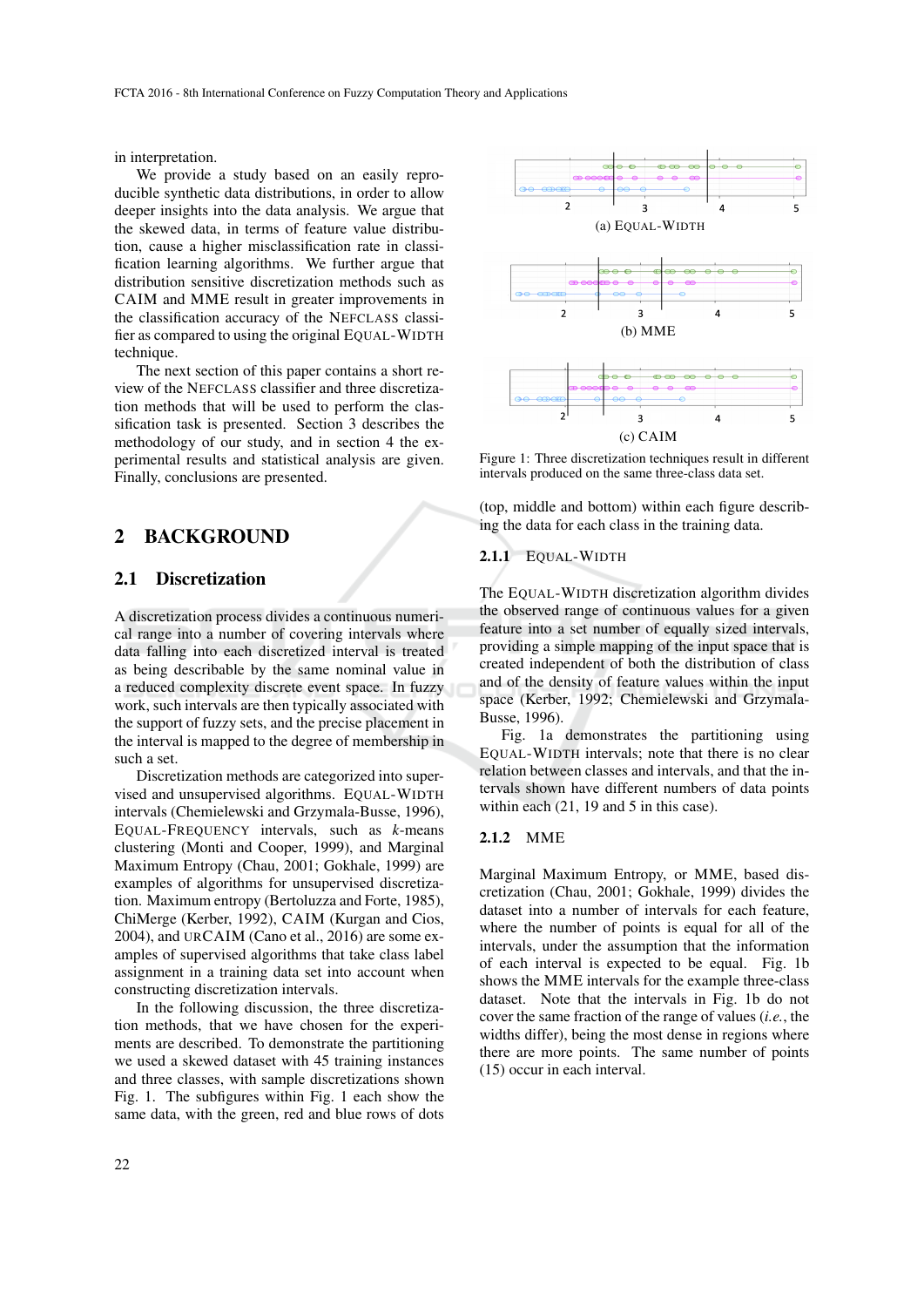#### 2.1.3 CAIM

CAIM (class-attribute interdependence maximization) discretizes the observed range of a feature into a class-based number of intervals and maximizes the inter-dependency between class and feature values (Kurgan and Cios, 2004). CAIM discretization algorithm divides the data space into partitions, which leads to preserve the distribution of the original data (Kurgan and Cios, 2004), and obtain decisions less biased to the training data.

Fig. 1c shows the three CAIM intervals for our sample data set. Note how the placement of the discretization boundaries is closely related to the points where the densest portion of the data for a particular class begins or ends.

### 2.2 NEFCLASS Classifier

NEFCLASS (Nauck et al., 1996; Nauck and Kruse, 1998; Klose et al., 1999) is a neuro-fuzzy classifier that tunes a set of membership functions that describe input data and associates these through a rule set with a set of potential class labels. Training is done in a supervised fashion based on a training data set.

Fig. 2 shows a NEFCLASS model that classifies input data with two features into two output classes by using three fuzzy sets and two fuzzy rules. Input features are supplied to the nodes at the bottom of the figure. These are then fuzzified, using a number of fuzzy sets. The sets used by a given rule are indicated by linkages between input nodes and rule nodes. If the same fuzzy set is used by multiple rules, these links are shown passing through an oval, such as the one marked "large" in Fig. 2. Rules directly imply an output classification, so these are shown by unweighted connections associating a rule with a given class. Multiple rules may support the same class, however that is not shown in this diagram. Rule weightings are computed based on the degree of association between an input fuzzy membership function and the rule (calculated based on the degree of association in the training data), as well as the level of activation of the fuzzy membership function, as is typical in a fuzzy system (Mendel, 2001, Chapter 1).

In Fig. 3a, a set of initial fuzzy membership functions describing regions of the input space are shown, here for a two-dimensional problem in which the fuzzy sets are based on the initial discretization produced by the EQUAL-WIDTH algorithm. As will be demonstrated, NEFCLASS functions work best when these regions describe regions specific to each intended output class, as is shown here, and as is described in the presentation of a similar figure in the



Figure 2: A NEFCLASS model with two inputs, two rules, and two output classes.



(a) Initial fuzzy set membership functions in NEFCLASS, produced using EQUAL-WIDTH discretization



(b) Results of tuning the above membership functions to better represent class/membership function information

Figure 3: Fuzzy membership functions before and after training data based tuning using the NEFCLASS algorithm.

classic work describing this classifier (Nauck et al., 1996, pp. 239).

As is described in the NEFCLASS overview pa-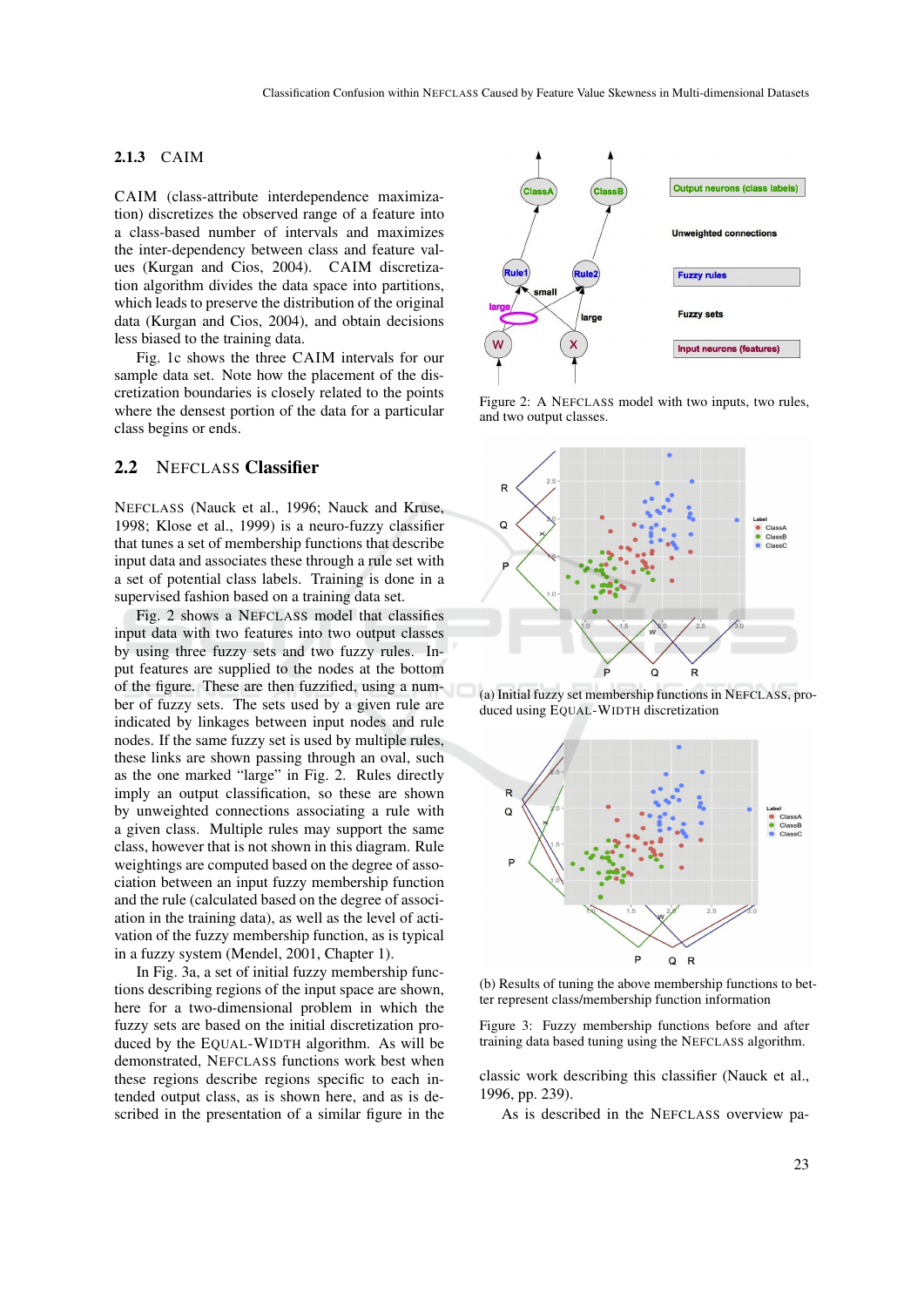per (Nauck and Kruse, 1998, pp. 184), a relationship is constructed through training data based tuning to maximize the association of the support of a single fuzzy set with a single outcome class. This implies both that the number of fuzzy sets must match the number of outcome classes exactly, and in addition, that there is an assumption that overlapping classes will drive the fuzzy sets to overlap as well.

Fig. 3a shows the input membership functions as they exist before membership function tuning, when the input space is partitioned into EQUAL-WIDTH fuzzy intervals.

Fig. 3b demonstrates that during the fuzzy set tuning process, the membership function is shifted and the support is reduced or enlarged, in order to better match the coverage of the data points belonging to the associated class, however as we will see later, this process is strongly informed by the initial conditions set up by the discretization to produce the initial fuzzy membership functions.

## 3 METHODOLOGY

This paper has two objectives. The first is to characterize how the NEFCLASS classification accuracy degrades as data skewness increases. The second is to evaluate alternative discretization methods to counteract the performance problems in skewed data domains. To support this second goal we will evaluate maximum marginal entropy (MME) (Chau, 2001; Gokhale, 1999) and the supervised, classdependent discretization method CAIM (Kurgan and Cios, 2004).

We carried out two different set of experiments. In the first experiment, denoted as the effect of skewness of feature values, we evaluate unmodified NEFCLASS behaviour when dealing with different level of skewness.

In the second experiment, denoted as the effect of discretization, we investigate the classification accuracy of a modified NEFCLASS classifier upon employing the three different discretization techniques. The MME and CAIM methods are not part of the standard NEFCLASS implementation, therefore we implemented two modified versions of NEFCLASS classifier, each utilizing one of these two discretization methods. Experiments were then performed on synthesized datasets with different levels of feature values skewness.

Results from the experiments are presented in terms of misclassification rates, which are equal to the number of misclassified data instances divided by the total number of instances in the testing dataset.

#### 3.1 Datasets

Three synthesized datasets were used for experiments. All the synthesized data sets used describe classification problems within a 4-dimensional data space containing distributions of data from three separate classes.

Our data was produced by randomly generating numbers following the *F*-distribution with different degrees of freedom chosen to control skew. The *F*distribution (Natrella, 2003) has been chosen as the synthesis model because the degree of skew within an *F*-distribution is controlled by the pairs of degrees of freedom specified as a pair of distribution control parameters. This allows for a spectrum of skewed data distributions to be constructed. We designed the datasets to present different levels of skewness with increasing skew levels. Three pairs of degrees of freedom parameters have been used to generate datasets with different levels of skewness, including low, medium, and high-skewed feature values. After initial experiments datasets with degrees of freedom  $(100,100)$  was chosen to provide data close to a normal distribution, (100,20) provides moderate skew, and (35,8) provides high skew.

A synthesized data set consisting of 1000 randomly generated examples consisting of four-feature (*W*, *X*, *Y*, *Z*) *F*-distribution data for each of three classes was created. The three classes (ClassA, ClassB and ClassC) overlap, and are skewed in the same direction. The size of datasets were designed to explore the effect of skewness when enough data is available to clearly ascertain data set properties. Tenfold cross validation was used to divide each dataset into training (2700) and testing (300 point) sets in which an equal number of each class is represented. We have taken care to ensure that all datasets used have a similar degree of overlap, and same degree of variability.

Fig. 4 shows the skewness of each dataset for each feature. From these figures one can see that the LOW-100,100 data is relatively symmetric, while the MED-100,20 and HIGH-35,8 data show an increasing, and ultimately quite dramatic, skew.

## 4 RESULTS AND DISCUSSION

## 4.1 The Effect of Skewness on Classification Accuracy

In this section, we discuss how feature value skewness affects the classification accuracy of the NEFCLASS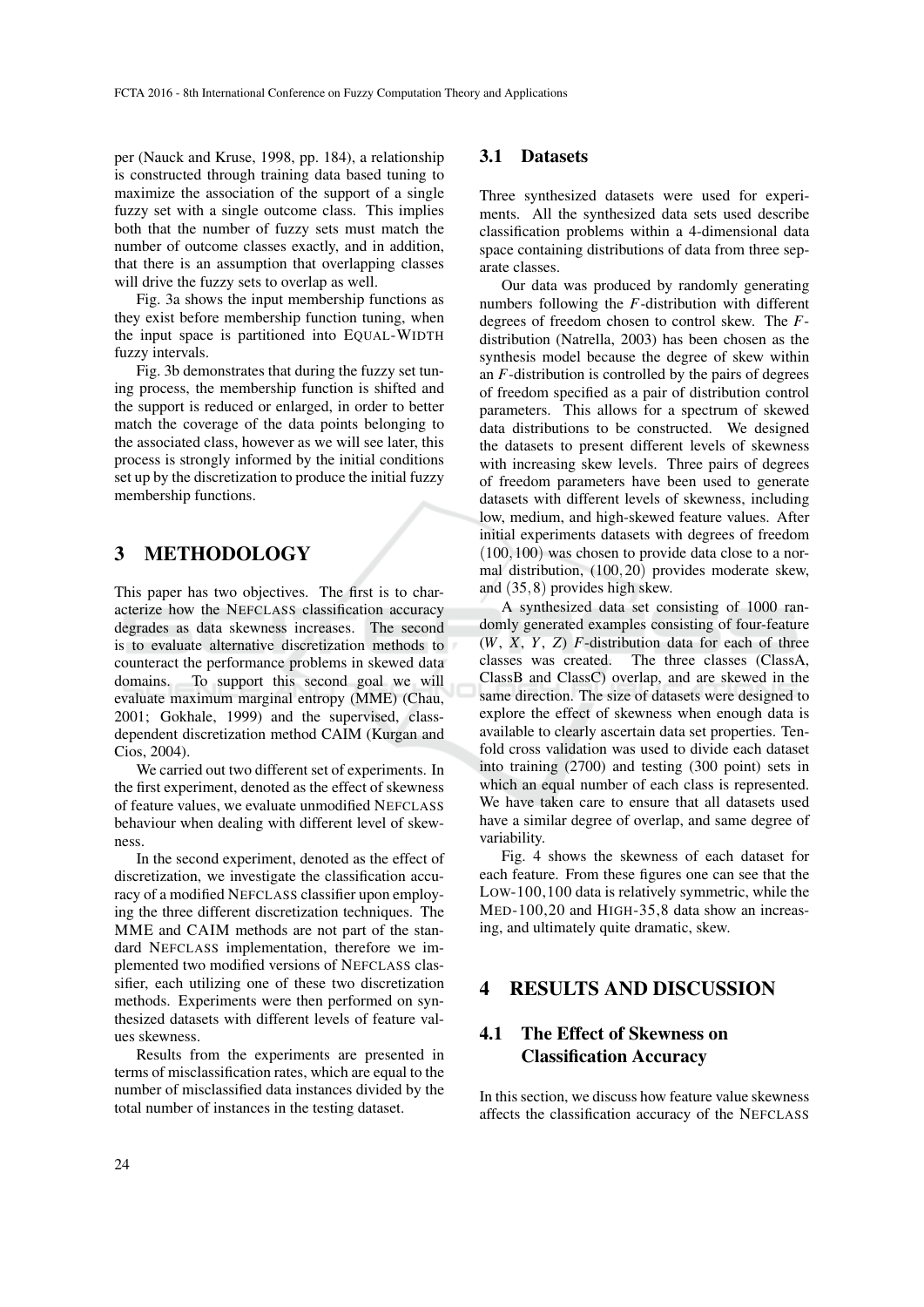

Figure 4: Skewness by label and feature for the three synthetic datasets.

classifier. We begin by applying the NEFCLASS classifier to the synthesized datasets with our three different levels of skewness: low, medium, and high. Our null hypothesis is that the misclassification rate observed for NEFCLASS are equal in all three datasets.

As mentioned earlier, NEFCLASS will attempt to tune the fuzzy membership functions provided by the initial EQUAL-WIDTH discretization to associate the support of each fuzzy set unambiguously with a single class. As our skewed data sets overlap substantially, this is a difficult task for the NEFCLASS classifier.

Figs. 5 and 6 show the relationship between the distribution of input data values in feature *X*, and the placement of the final membership function by the NEFCLASS classifier when using the EQUAL-WIDTH discretization method for the three datasets LOW-100,100, MED-100,20 and HIGH-35,8.

Figs. 5a, 5b, and 5c illustrate the density functions for the LOW-100,100, MED-100,20 and HIGH-35,8 data sets, respectively. As can be seen in 5a, the feature values in this case are centrally tended and generally symmetric, providing an approximation of a Normal distribution, though observable skew is still present, as shown in Fig. 4a. In Fig. 5b, tails are observable as the mean of feature values are pulled towards the right while the median values remain similar to those in 5a, for a moderately skewed distribution. In Fig. 5c, the feature values exhibit longer tails than normal, indicating a highly skewed distribution.

Fig. 5 and 6 allows comparison between a data distribution and the representation of fuzzy sets for this feature in this distribution, displayed immediately below. For example, Fig. 5a can be compared with Fig. 6a. Similar vertical comparisons are able to be made for Figs. 5b and 5c.

Fig. 6a illustrates the placement of initial fuzzy sets and final membership functions with the EQUAL-WIDTH discretization method for dataset LOW-100,100. As can be seen, the same number of fuzzy sets with equal support are constructed, and after tuning the membership functions are shifted and the supports are reduced or enlarged, in order to better match the distribution of class-specific feature values. The dotted line indicates the initial fuzzy sets and the solid line indicates the final placement of the fuzzy sets.

Fuzzy sets have been given the names "*P*", "*Q*" and "*R*" in these figures, rather than more traditional linguistic labels such as "small", "medium" and "large" because of the placement associations with the classes, and the assignment of class names to fuzzy sets lies within the NEFCLASS training algorithm, and is not under user control. For this reason, it is not possible to assign names *a priori* that have any linguistic meaning. The choices NEFCLASS makes in terms of which fuzzy set is used to represent a particular class is part of the underlying performance issue explored in this paper, as will be shown.

As one can see in comparing Fig. 6a with 5a, NEFCLASS has chosen to associate fuzzy set *P* with ClassB, set *Q* with ClassA, and fuzzy set *R* with ClassC based on this EQUAL-WIDTH initial discretization. The associations are not as clear with data exhibiting higher skew, as shown in Figs. 6b and 6c, in which NEFCLASS is attempting to set two, and then three, fuzzy membership functions to essentially the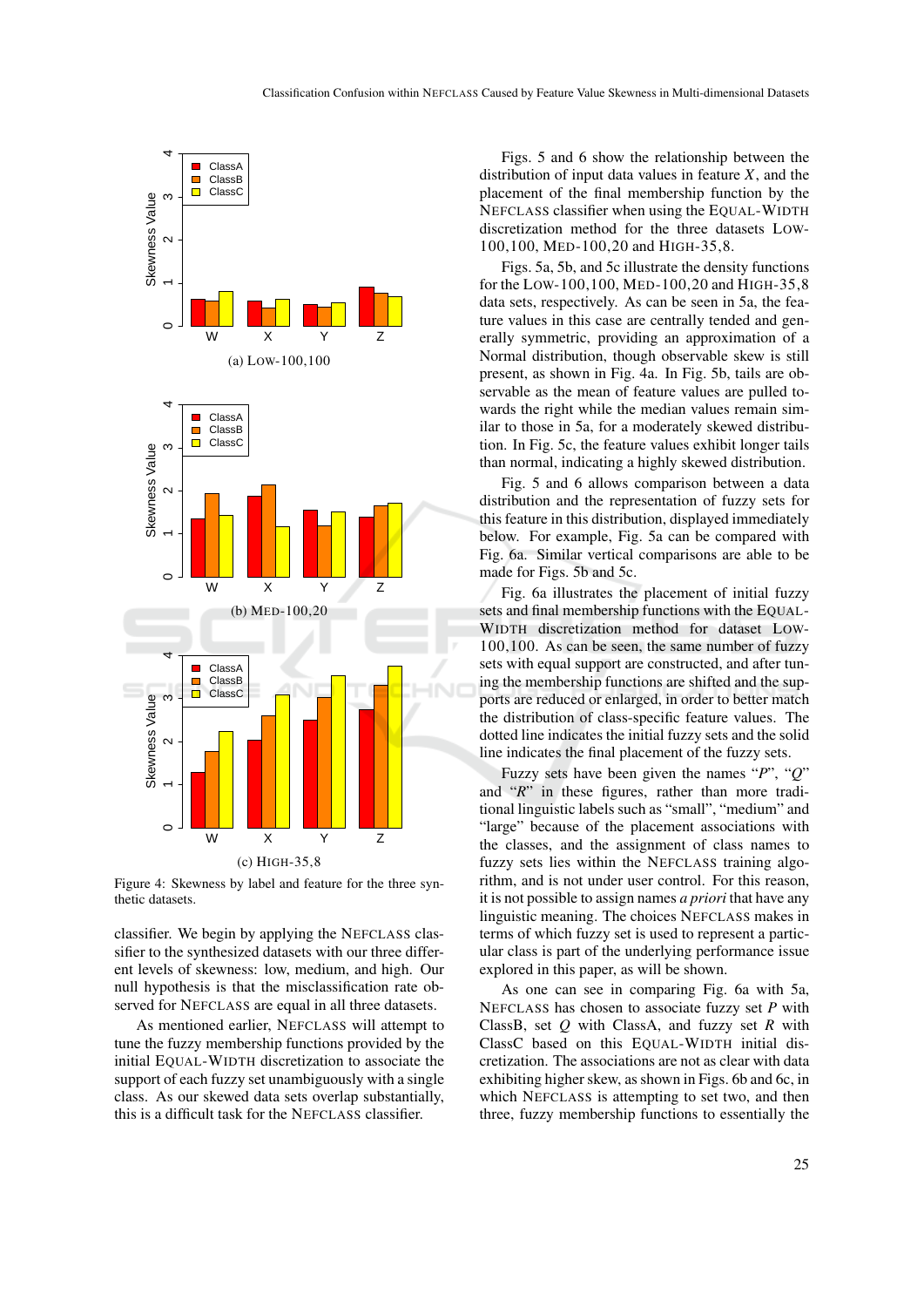

Figure 8: Fuzzy Sets and Membership Functions constructed by CAIM for feature *X* of all datasets.

same support and with the same central peak. This, of course, limits or entirely destroys the information available to the rule based portion of the system, and is therefore unsurprisingly correlated with a higher number of classification errors.

The analysis of fuzzy sets and memberships for feature *X* in dataset LOW-100,100 shows that all of three fuzzy sets are expanded in terms of their support. As shown in Fig. 6a, the support of fuzzy sets *Q* and *R* share identical support, as defined by the observed range of the training data. In addition, sets

*Q* and *R* are defined by a nearly identical maximum point, rendering the distinction between them moot. Similarly, in Fig. 6b, we observe identical maxima and support for sets *P* and *Q*, however *R* is set apart with a different, but substantially overlapping, support and a clearly distinct maxima.

This confusion gets only more pronounced as the degree of skew increases, as is clear in Fig. 6c, representing the fuzzy sets produced for HIGH-35,8, in which all fuzzy sets *P*, *Q* and *R* share identical support defined by the range of the observed data. In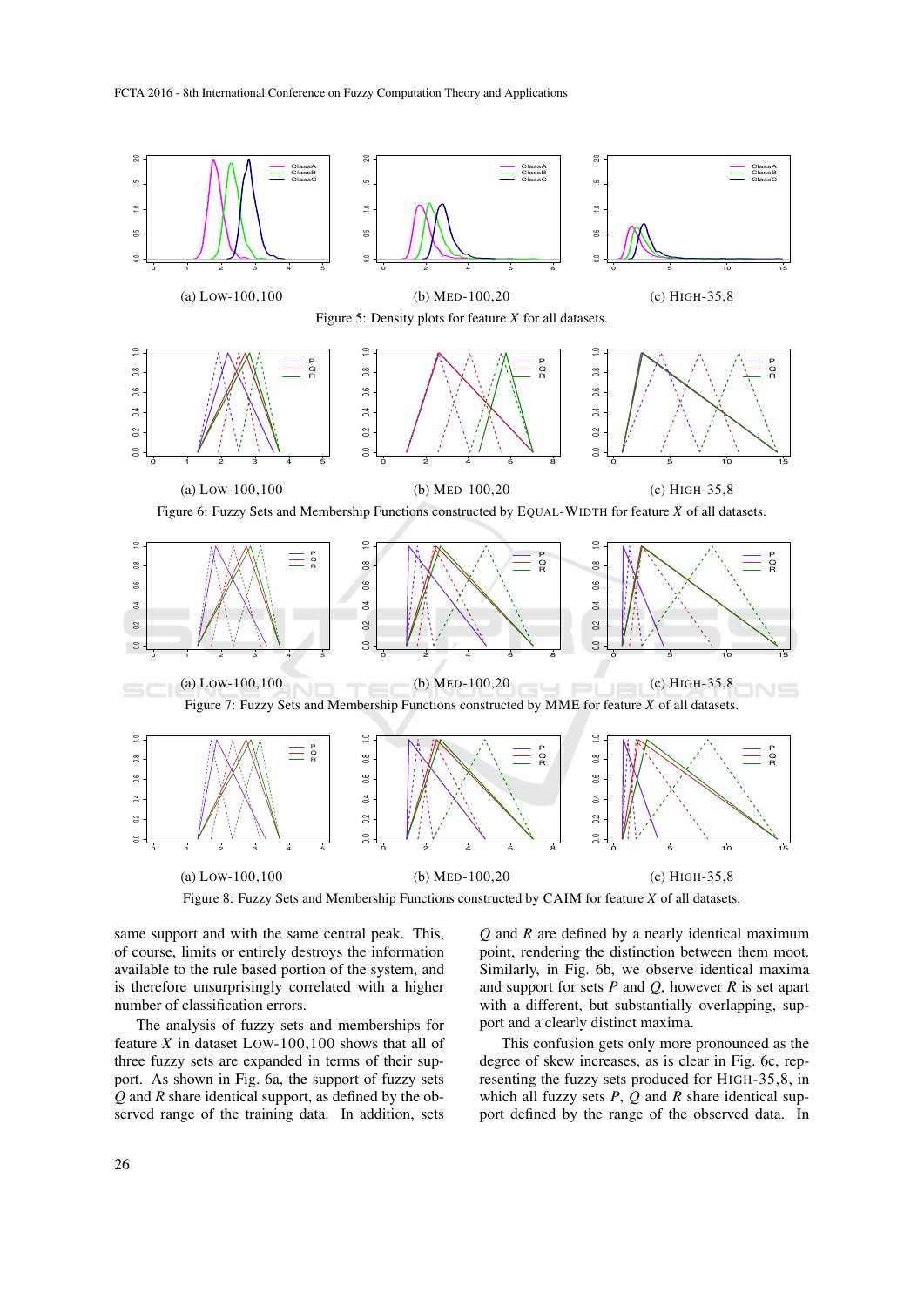| Table 1: Mean and standard deviation of misclassification rates and median of number of rules for each classifier trained on |  |  |  |  |
|------------------------------------------------------------------------------------------------------------------------------|--|--|--|--|
| three synthesized dataset.                                                                                                   |  |  |  |  |

|                                                   | Discretization | Dataset                           |                  |                  |
|---------------------------------------------------|----------------|-----------------------------------|------------------|------------------|
|                                                   |                | Low-100,100 MED-100,20            |                  | HIGH-35,8        |
| Mean and SD for<br><b>Misclassification Rates</b> | EQUAL-WIDTH    | $22.63 \pm 1.07$                  | $65.30 \pm 3.38$ | $63.07 + 6.77$   |
|                                                   | <b>MME</b>     | $25.67 \pm 1.85$ $33.73 \pm 1.64$ |                  | $42.30 \pm 2.78$ |
|                                                   | <b>CAIM</b>    | $24.13 \pm 2.72$                  | $34.30 \pm 1.52$ | $42.37 \pm 3.08$ |
| Median for<br>Number of Rules                     | EQUAL-WIDTH    | 49.00                             | 34.50            | 15.00            |
|                                                   | <b>MME</b>     | 44.00                             | 50.00            | 46.00            |
|                                                   | <b>CAIM</b>    | 53.50                             | 51.50            | 45.00            |

| Table 2: M-W-W results comparing the misclassification rates based on level of skew. |  |  |  |  |  |  |
|--------------------------------------------------------------------------------------|--|--|--|--|--|--|
|--------------------------------------------------------------------------------------|--|--|--|--|--|--|

|                | $Low-100,100$           | $MED-100,20$            |           |  |
|----------------|-------------------------|-------------------------|-----------|--|
| Discretization | vs.                     | vs.                     |           |  |
|                | MED-100,20              | HIGH-35,8               | HIGH-35,8 |  |
| EQUAL-WIDTH    | $2.9 \times 10^{-11} *$ | $2.9 \times 10^{-11}$ * | .9300     |  |
| <b>MME</b>     | $2.9 \times 10^{-11}$ * | $2.9 \times 10^{-11} *$ | $.0001*$  |  |
| <b>CAIM</b>    | $2.9 \times 10^{-11} *$ | $2.9 \times 10^{-11} *$ | $.0001*$  |  |

\* significant at 99.9% confidence ( $p < .001$ )

addition, all the fuzzy sets in this example are defined by a nearly identical maximum point.

It is perhaps surprising that difference in the proportion of data in the tails of the distribution are not represented more directly here, however this is largely due to the fact that the EQUAL-WIDTH discretization technique is insensitive to data density, concentrating instead purely on range.

Table 1 reports the misclassification rates (as mean  $±$  standard deviation), as well as the median number of fuzzy rules obtained by each classifier, using each discretization technique, and for each dataset. The results have been calculated over the 10 cross-validation trials. As shown in Table 1, LOW-100,100 achieved the lowest misclassification rate and the lowest variability. The results also show considerably larger variability in the misclassification rate of HIGH-35,8, compared to MED-100,20. The decrease in the number of rules produced using the EQUAL-WIDTH method shows that less information is being captured about the data set as skewness increases. As there is no reason to assume that less information will be required to make a successful classification, this decrease in the number of rules is therefore an contributing cause for the increase in the misclassification rate noted for EQUAL-WIDTH in Figs 9a.

Fig. 9 shows a graphical summary of the differences between the misclassification rates and number of rules observed for each discretization method.

An exploration of the normality of the distribution of misclassification rates using a Shapiro-Wilks test found that a non-parametric test was appropriate in all cases. To explore the statistical validity

of the differences between observed misclassification rates of NEFCLASS classifiers for different data sets and using different discretization techniques, Mann-Whitney-Wilcoxon (M-W-W) tests were performed.

By running a M-W-W test on the misclassification rates for each pair of skewed data sets, the results shown in Table 2 were obtained. The M-W-W test results shows that there is a significant difference for almost all levels of skewness, the only exceptions being the MED-100,20 and HIGH-35,8 distributions when the EQUAL-WIDTH discretization method has been used. We therefore reject the null hypothesis and conclude that the NEFCLASS classification accuracy was significantly affected by feature value skewness in the majority of cases.

## 4.2 The Effect of Discretization **Methods**

In this section, we investigate how the choice of discretization method affects the classification accuracy of a NEFCLASS based classifier, when dealing with datasets with various degrees of skew. We compare the results for our new NEFCLASS implementations using MME and CAIM with the results of the default EQUAL-WIDTH discretization strategy. The null hypothesis is that there will be no difference in the observed misclassification rates.

Fig. 7 illustrates the placement of initial fuzzy sets and final membership functions when using the MME discretization method for each of the three datasets. As can be seen in this figure, the same number of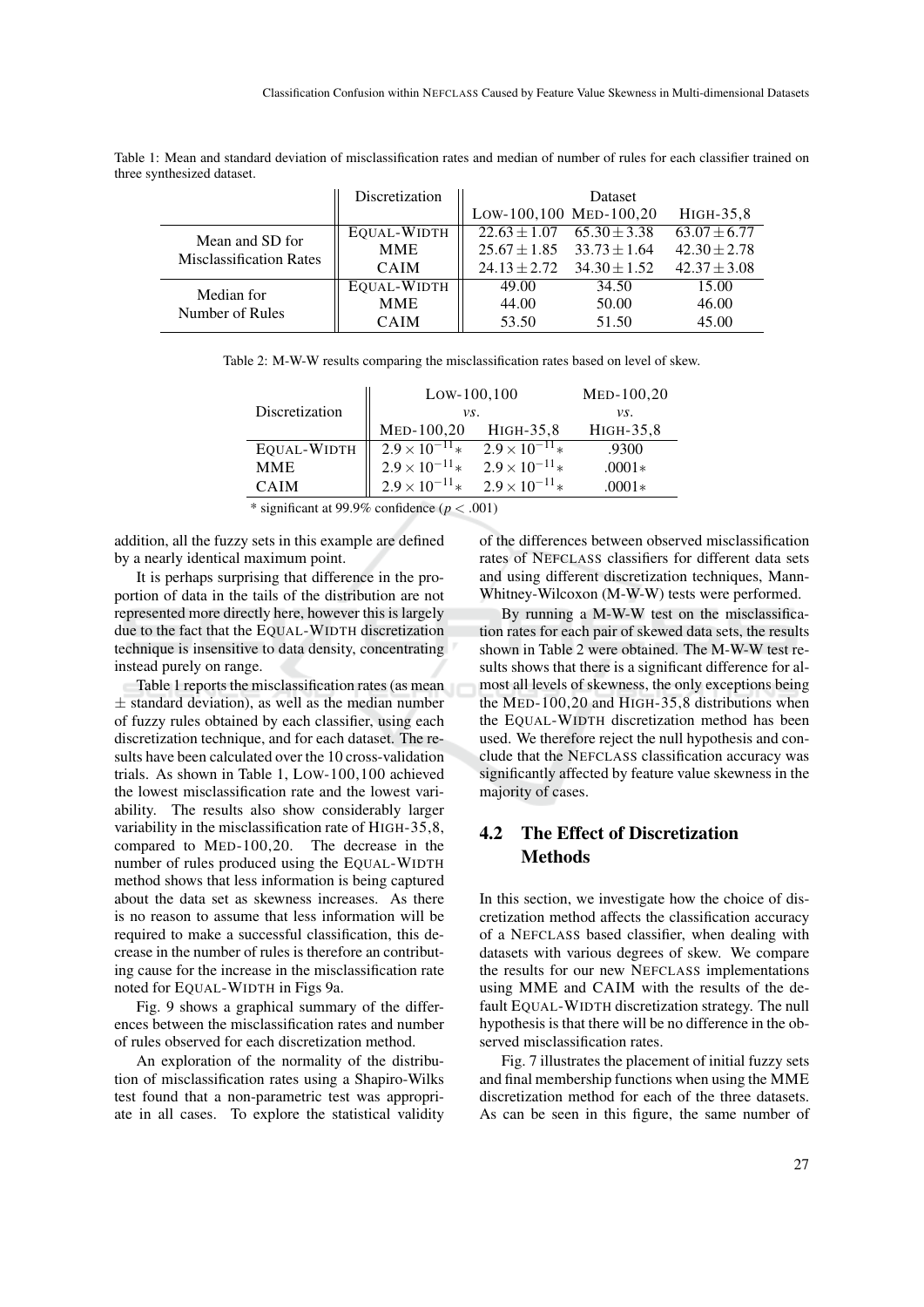

Figure 9: Summary of misclassification rates and number of rules for EQUAL-WIDTH, MME and CAIM.

fuzzy sets with unequal support are constructed. Similarly, in Fig. 8, the fuzzy membership functions produced using CAIM discretization are shown. The

CAIM algorithm constructed three fuzzy sets for all features for our test data, however as the algorithm is free to choose a differing number of discretization intervals based on the observed data (Kurgan and Cios, 2004), for other applications this may vary from feature to feature. All fuzzy sets generated had distinct support, range, and a different centre value defining the triangular membership functions, though there was still a strong degree of similarity between some sets, as shown in the representative data displayed in Fig. 8.

As shown in Figs. 7 and 8, the final placement of support for fuzzy the first membership function, *P*, is different from the support for *Q* and *R*, in contrast with the very similar fuzzy set definitions of EQUAL-WIDTH shown in Fig. 6. This will preserve a greater degree of differentiation between the information captured in each fuzzy set. A comparison between the results for MME and CAIM for HIGH-35,8 (not shown graphically in the paper) indicated that the choice of the triangular membership functions produced by CAIM for HIGH-35,8 were slightly different, but the choice of the triangular membership functions produced by MME were nearly identical. As the difference between the support of the fuzzy membership functions and the centre points increases, the learning phase is more able to create meaningful new rules. This therefore leads to a lower number of classification errors. The larger number of rules generated by MME and CAIM for MED-100,20 and HIGH-35,8 is summarized in Table 1.

Table 3: M-W-W results comparing the misclassification rates based on discretization method.

i i

| Dataset                                                                                                                                                                                                         | vs.              | EQUAL-WIDTH MME<br>vs. |             |  |  |
|-----------------------------------------------------------------------------------------------------------------------------------------------------------------------------------------------------------------|------------------|------------------------|-------------|--|--|
|                                                                                                                                                                                                                 |                  | MME CAIM               | <b>CAIM</b> |  |  |
| $Low-100, 100$                                                                                                                                                                                                  | $.0020*$ .2500   |                        | .1600       |  |  |
| MED-100,20                                                                                                                                                                                                      | $.0001*$ .0001 * |                        | .5000       |  |  |
| HIGH-35,8                                                                                                                                                                                                       | $.0001*$ .0001 * |                        | .9100       |  |  |
| $*$ :: $\mathcal{L}_{\text{out}}$ $\mathcal{L}_{\text{out}}$ $\mathcal{L}_{\text{out}}$ 00.00 $\mathcal{L}_{\text{out}}$ $\mathcal{L}_{\text{out}}$ $\mathcal{L}_{\text{out}}$ $\mathcal{L}_{\text{out}}$ 00.1) |                  |                        |             |  |  |

\* significant at 99.9% confidence ( $p < .001$ )

As shown in Table 3, M-W-W results identify the significance of the difference in misclassification rates for EQUAL-WIDTH versus MME and CAIM at medium and high skew, where very low *p* values are computed. In the case of LOW-100,100, a significant difference is observed when comparing EQUAL-WIDTH to MME, however with a significantly greater *p* value (.002). Note that there is no significant difference in misclassification performance between MME and CAIM.